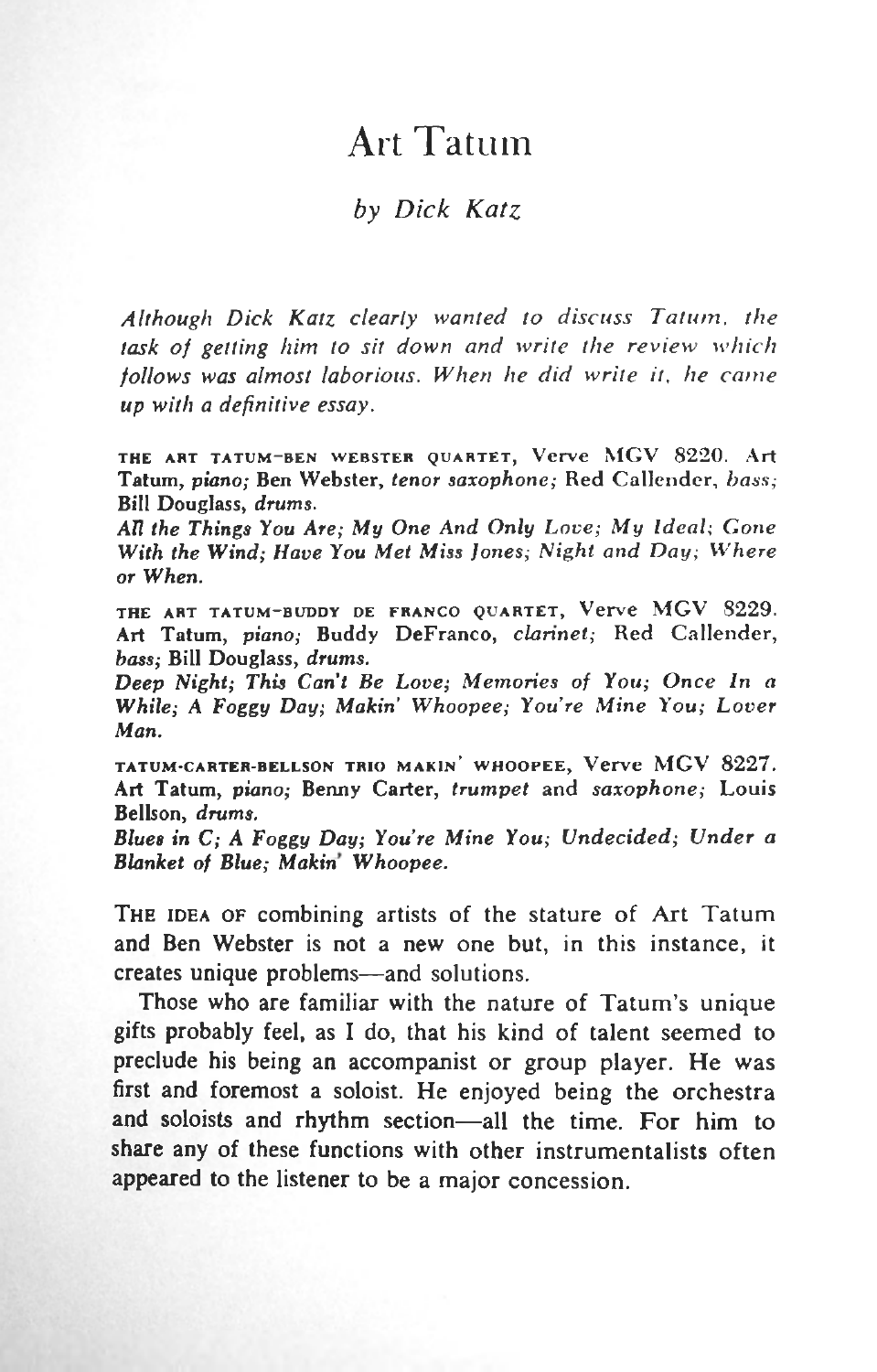## ART TATUM **65**

Through the years, Tatum devised a fantastic vocabulary of pianistic devices such as an endless variety of ascending and descending arpeggios, runs, octave slides, "dragged thumb" double thirds, etc. Many a pianist was carried away trying to master this phase of Tatum, but the passing years have taught us that these were probably the least of his artistic accomplishments. There was a certain fascination in watching his musical sonar and radar guide those dazzling runs right to the target, but it is a tribute to his greatness to note that he avoided the obvious horrors which many virtuosos confuse with music.

It is my opinion that Tatum's uniqueness was expressed not so much in the blinding, supersonic piano technique, but in a sublime harmonic and rhythmic imagination. He was not essentially an inventor of melodies like Teddy Wilson or Lester Young. However, his mastery of diatonic, chromatic, and impressionist harmony has yet to be equaled in jazz with the exception of Charlie Parker. His deft and imaginative voiceleading and handling of sudden key-shifts, modulation, etc. gave him a kind of freedom that often conveyed a feeling of "any key, no key, or all keys." He was a complete musical entity and his harmonic language has not yet been assimilated. Rhythmically, he could be unbelievably subtle. Many a socalled ad lib passage was really in strict tempo! He was also a master of rubato and cross-rhythm. Over, under, and around all this he would superimpose his carefully disciplined array of pianistic tricks and arpeggios. But this was merely the icing —and it is often necessary to tune it out in order to appreciate the substance.

Now, this complete musical independence and predilection for extravagance on Tatum's part has often made the prospect of others playing with him a dubious venture. In fact, this series of albums has a kind of "throw them to the lions" quality—the lions being Tatum's ten fingers. Most of Tatum's early recorded performances with horns had an almost comic quality, as if Art were completely unaware of their presence. (A notable exception was the Esquire All-Star session on Commodore.) His trio performances, however, while not quite so artistic as his solo ones, were nevertheless a remarkable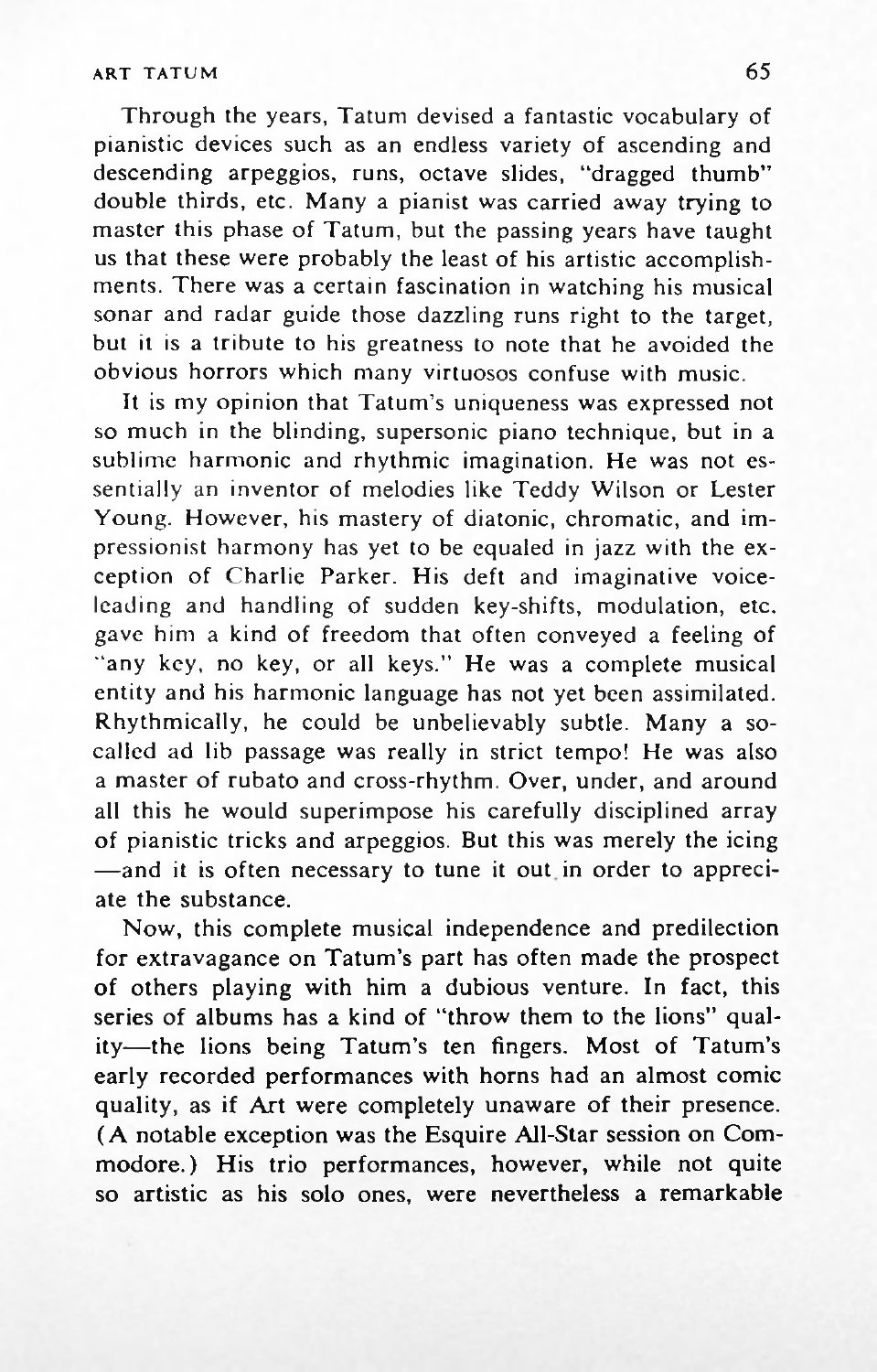achievement. Moreover, they spawned the King Cole and, later, the Oscar Peterson trios and a whole generation of similar-sounding units. (Although the brilliant but short-lived Clarence Profit trio would figure prominently in any evaluation of the piano-bass-guitar combination.)

Of the three albums discussed here, the one with Ben Webster is vastly superior to the other two. It is the least selfconscious and the most creative and artistic.

Tatum's and Webster's respective conceptions complement each other beautifully. Both are masters at paraphrasing a melody, and both lean heavily on the "variations on a theme" technique, rather than the "running the changes" style (Coleman Hawkins, for example). Besides, Tatum's style, stripped to essentials, reveals an ingenious kind of inner thematic development. Ben Webster is a truly functional player. He makes every note important and has that marvelous sense of drama, space, and note placement shared by other great jazz artists such as Louis Armstrong, Lester Young, Miles, and Monk.

This record is blessed with a feeling of complete assurance, security, and authority. Tatum and Webster reveal their very strong sense of identity throughout. Ben Webster, happily, is obviously familiar with the eccentricities of Art's style and, very intelligently, allows him complete freedom to stretch out. (This is one place where "stretch out" means just that.) Ben, in effect, plays an obbligato or accompaniment to Art in many places in the album.

*All the Things You Are,* taken much slower than usual, opens, as many Tatum solos do, with a Liszt-like ad lib chorus. (This sort of thing probably caused many a pianist to reconsider.) Webster enters like an Othello and plays with such definition that Tatum's busy, lacy accompaniment sets up a kind of rhythmic counterpoint which actually is more like a continuation of his solo. The effect is somewhat like a thousand satellites whirling around a slower-moving planet; or, to put it another way, Webster, because of his uncluttered style, is like the central design in a complex mosaic. Also, there is a very satisfying kind of relaxation and poise that pervades all these performances.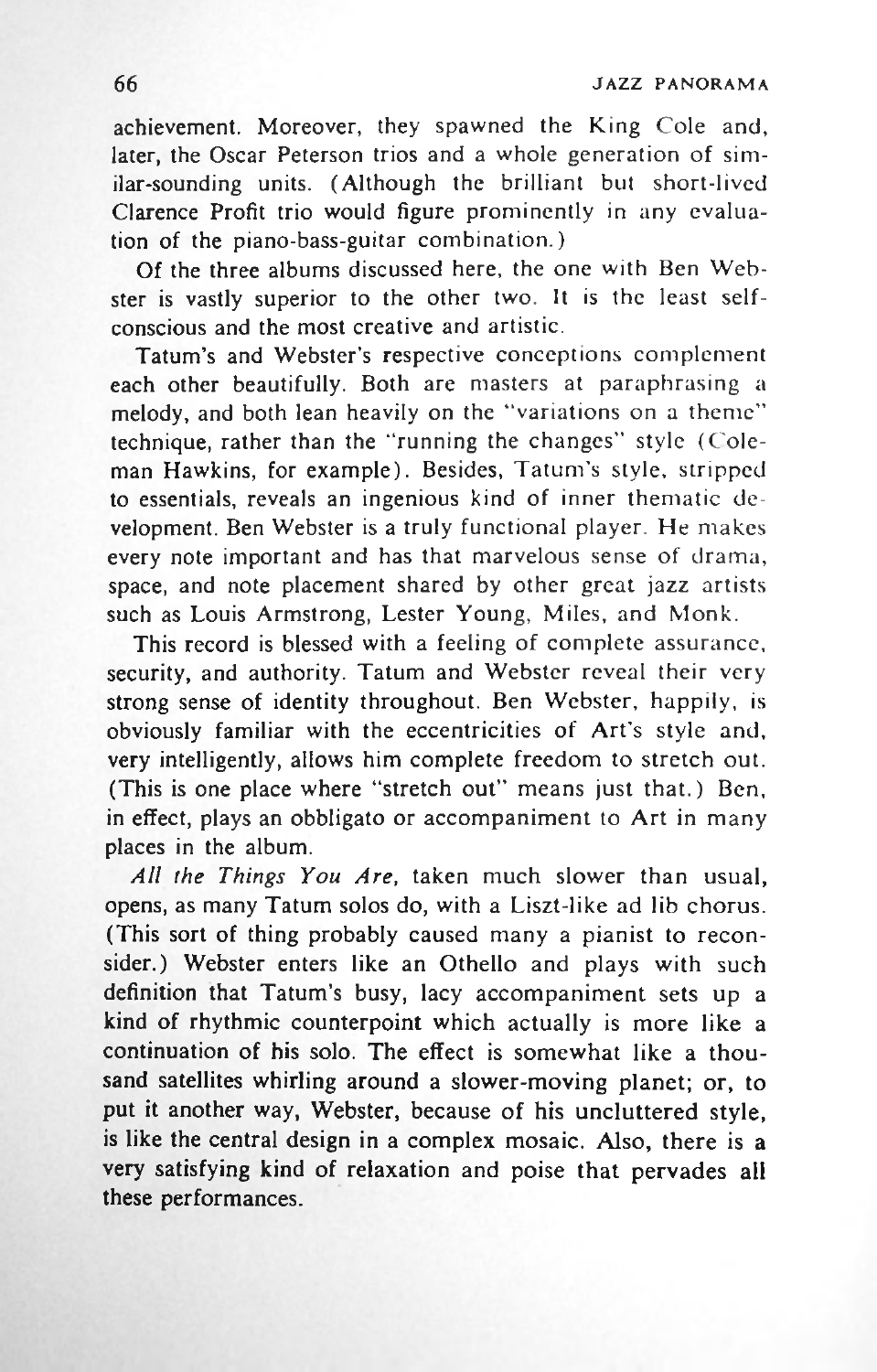#### ART TATUM **67**

*My One and Only Love* continues the reflective mood set by the preceding track. However, Tatum's insistence on playing the melody along with Webster is a little like an accompanist expecting the singer to forget the melody—certainly superfluous when Ben Webster is doing the "singing."

*My Ideal* is played slightly faster than the other two ballads and displays a more sensitive Tatum. He plays some fantastic things with Ben, and occasionally has an almost Erroll Garner-like feeling, but much more refined. Red Callender's bass and Bill Douglass' brushes accomplish the nearly impossible task of blending with Tatum and Webster while never hindering them.

Side 2 opens with a delicious version of *Gone With the Wind* played at a walking ballad tempo. Art's two opening choruses are extremely absorbing, featuring some interplay between left and right hands that far outdistances anything I've heard before or since in jazz piano. Ben Webster's dramatic entrance is like a beautiful surprise—what a sound—and what time!

*Have You Met Miss Jones* is quite different from any of the overjazzy versions I've heard others do. It is played as a ballad, much slower than usual. This allows Tatum and Webster to savor and make full use of the lovely chord changes in this Rodgers and Hart classic. When played too fast, it often takes on the quality of a musical obstacle course. Art makes it sound as if his way is the only way. Ben's role on this track is confined to one gorgeous statement of the melody.

*Night and Day* is Ben Webster's. Tatum opens the piece with a diffuse and overbusy chorus that is rhythmically a bit tense and stylistically stiff. Ben steps in and straightens everybody up by preaching his statements with a relaxed and elegant sense of time. *Night and Day* becomes almost like a loping blues (yet never becomes overfunky) due to Ben's blues-tinged line. Also drummer Bill Douglass uses sticks behind Ben and comes very close to sounding like a Sid,Catlett or a Kenny Clarke, a tailor-made sound for Ben. The contrast (no sticks anywhere else in the album) is stunning. Art, however, sounds almost mechanical in his solos on this tune.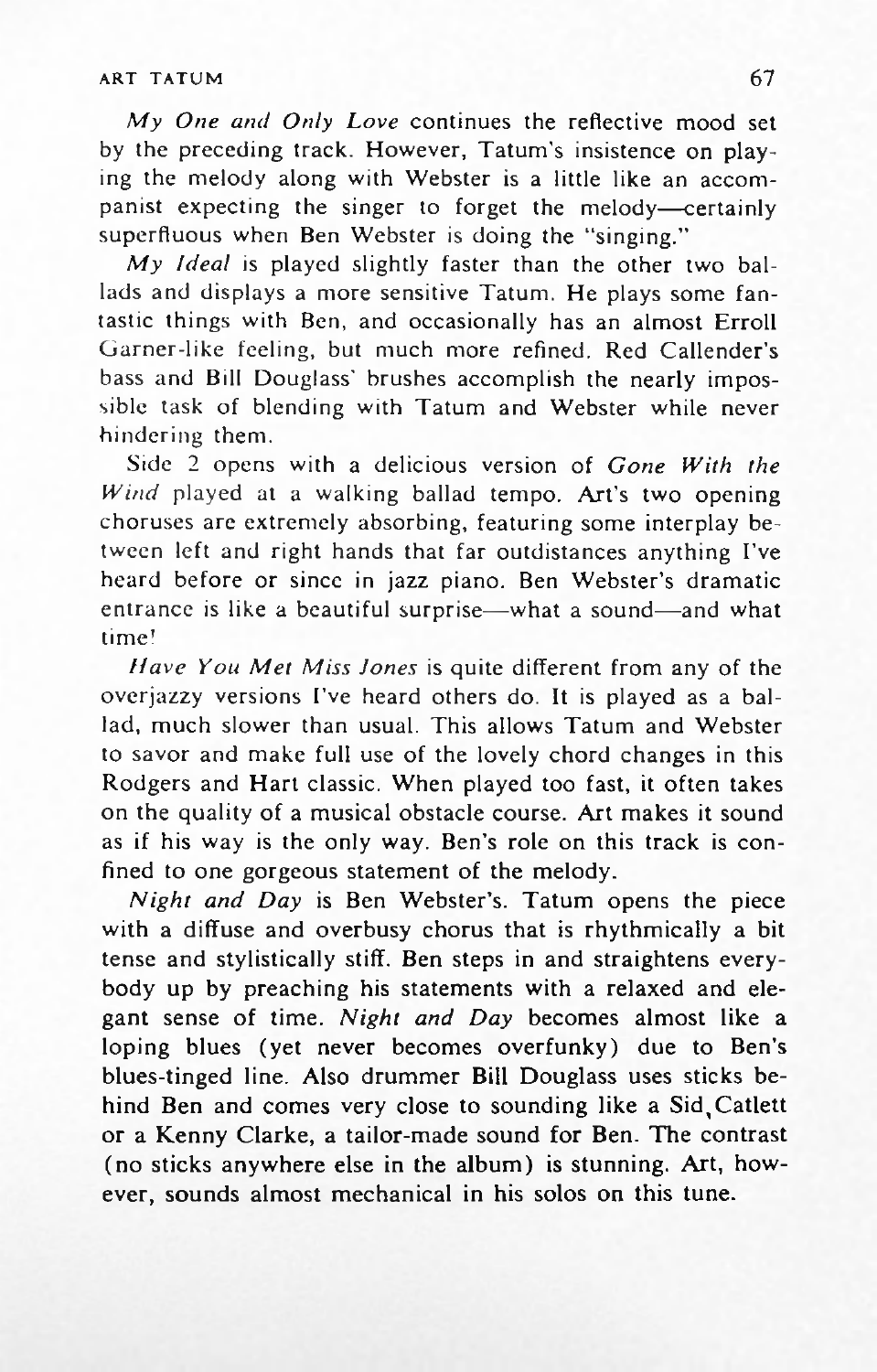Art Tatum and Ben Webster represent to me a kind of romanticism in jazz which has now itself become classic. Theirs is an artistry rarely matched in any era of jazz. The kind of maturity and depth of their expression is much too scarce today.

The Art Tatum-Buddy DeFranco Quartet is another matter entirely. The only thing that DeFranco seems to have in common with Tatum (on this record, at least) is that he can play the clarinet almost as fast as Tatum can play the piano. Musically, this fact proves nearly fatal. Whereas Ben Webster and Tatum provided each other with a kind of rhythmic counterpoint (slow line against a fast line), DeFranco and Tatum get to sounding like a runaway alarm clock. Admittedly, *what* and even, *how* to play in the face of a musical avalanche like Tatum is no small problem, but technical competition is not the answer. DeFranco seems trapped by Tatum's virtuosity, and Tatum is affected by DeFranco's. What results is some brilliant technical improvising—but little melodic or rhythmic development. It's a little like watching two magicians expose all their tricks in public. And rabbits are coming out of hats on every tune.

The album opens with *Deep Night* and is quite pleasant until DeFranco and Tatum start practicing exercises together. Note Art's Garner-like left hand behind DeFranco.

On *This Can't Be Love,* the rhythm is not together, and there is a slight pull between Callender and Douglass. Good DeFranco—but his jazzy bop clichés don't fit too well in this context. The fours exchanged by clarinet and piano have a certain fascination, like watching a juggling act and waiting for someone to drop something—but of course no one ever does.

*Memories of You* is very stiff with innumerable clarinet and piano arpeggios and few melodies—none of which are memorable except the tune itself.

*Once in a While* is undistinguished except for some fairly settled Tatum statements and deft harmonic shifts. Side 2 opens with a nervous, foggy *Foggy Day* which does have some beautiful Tatum. The clarinet and piano on this track reminds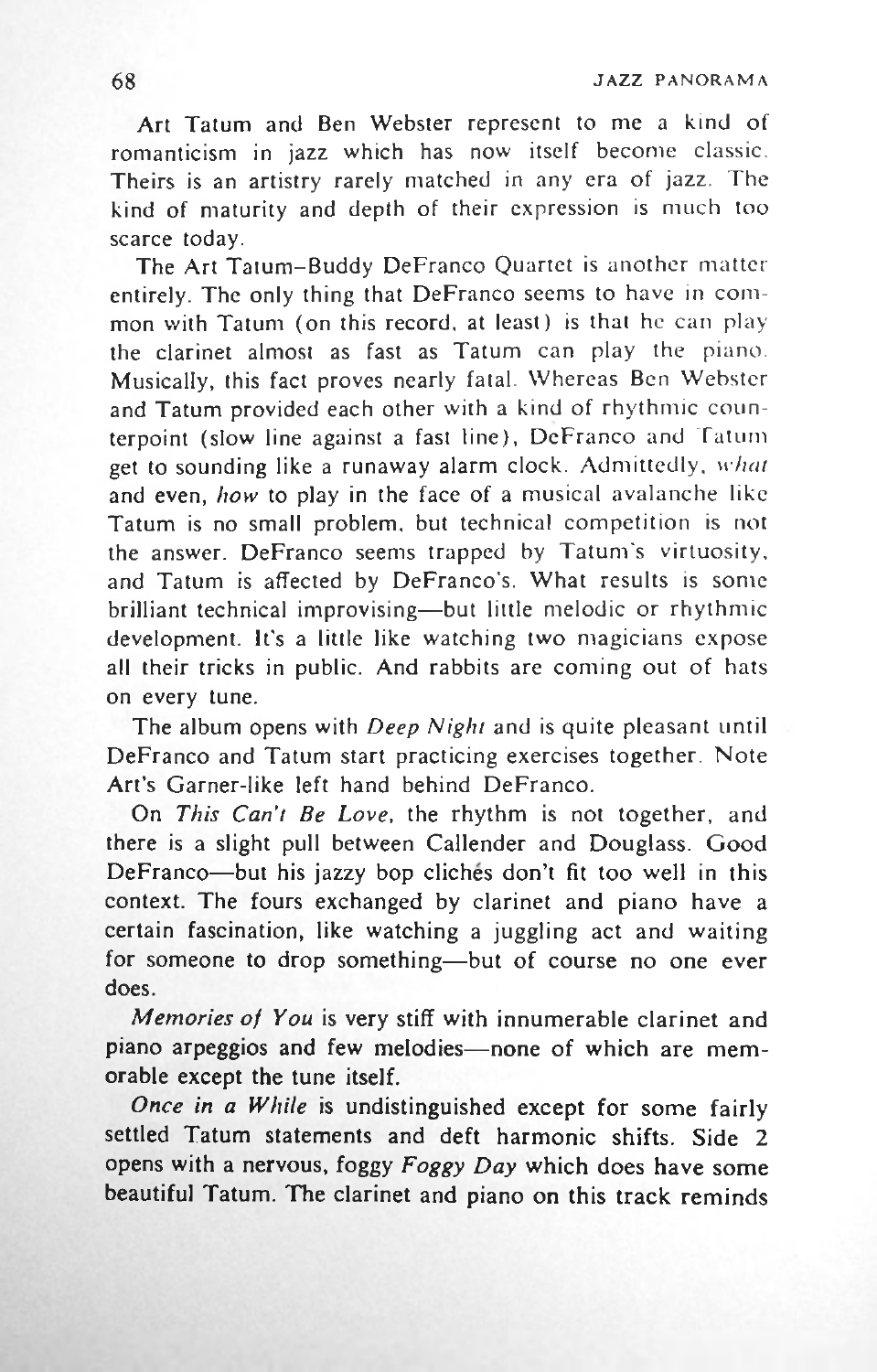### ART TATUM **69**

me of an old Decca 78 called *With Plenty of Money and You* which sported some pretty funny Marshall Royal clarinet and a fantastic spontaneous descending run in double thirds by Royal and Tatum. Of course. Art washed the whole band away on that one.

*Makin Whoopee* is about the best collaboration on the album. It has a worked-out figure on the melody (a descending chromatic chord thing) that comes off very well. Also, De Franco plays more straightforwardly here and is less mechanical. And Tatum ate up the fast-moving changes on this piece.

*You're Mine You* is a relaxed but innocuous-sounding performance with a Muzak-like feel. Both Tatum and DeFranco concentrate on technical matters and communicate little. *Lover Man* is much better. DeFranco plays his most arresting solo on the album—it is almost entirely in the lower register and seems to blend better with the piano. Although his ideas are mostly "chord conscious," he plays with considerable feeling, and Tatum actually settles into some beautifully spaced accompaniment, proving he *could* subordinate himself when he felt like it. Art's solo following Buddy's is masterful. This album, however, is useful mainly as a display of impeccable instrumental technique and craftsmanship—which is, in itself, a kind of artistry.

The Tatum-Carter-Bellson trio is still another matter. The sound or timbre of alto sax, piano, and drums is difficult for me to enjoy no matter how good the players. In this case, I find Benny Carter's sound rather objectionable. I have been a long-time admirer of his imaginative and tasteful playing and writing, but on this record he creates a kind of romanticism that is not convincing. He brings to mind Johnny Hodges who, however, is so completely rhapsodic a player that he creates his own point of reference. But Carter has obviously been deeply affected by Charlie Parker, and thereby has added an eclectic quality to his own work. Specifically, his lush sound doesn't seem to match his sometimes sardonic melodic ideas. Hodges, however, remains beautifully intact—a true unabashed dramatic romantic—the "Lily Pons" (to quote Bird)